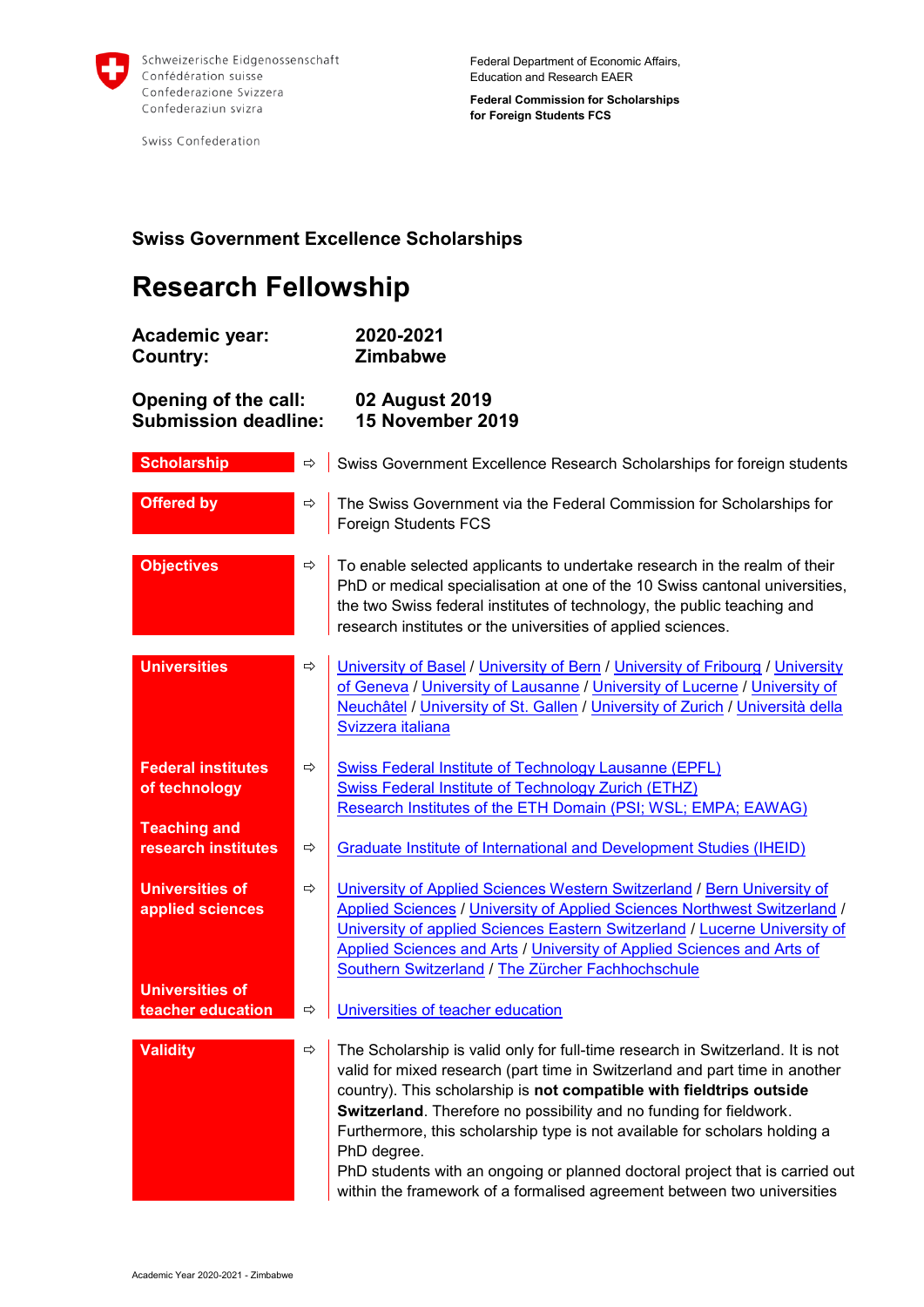("cotutelle de thèse" cooperation between a Swiss and a foreign university) and under the joint direction of two supervisors **are eligible for a 12 month research fellowship only**.

| <b>Target group</b> | $\Rightarrow$ | Highly qualified postgraduate researchers from all academic fields as well<br>as young medical doctors.                                                                                   |
|---------------------|---------------|-------------------------------------------------------------------------------------------------------------------------------------------------------------------------------------------|
| <b>Duration</b>     | ⇨             | 12 months maximum (starting in September); no prolongation possible. The<br>research fellowship cannot be upgraded into a prolongable PhD<br>scholarship.                                 |
|                     | $\Rightarrow$ | Grant applications for stays lasting less than 9 months will not be treated as<br>a priority. Grant applications for stays lasting less than 6 months will be<br>rejected.                |
| <b>Amount and</b>   | ⇨             | The scholarship amounts to a monthly payment of CHF 1,920.                                                                                                                                |
| additional          | ⇨             | For non-EU and non-EFTA grantees only: the FCS pays mandatory Swiss                                                                                                                       |
| allowances          |               | health insurance.                                                                                                                                                                         |
|                     | ⇨             | There are no family allowances.                                                                                                                                                           |
|                     | ⇨             | Scholarship holders from non-EU and non-EFTA countries receive a flight<br>allowance (lump sum) for a ticket back to their country of origin (provided at<br>the end of the scholarship). |
|                     | ⇨             | Special CHF 300 housing allowance (paid once at the beginning of the                                                                                                                      |
|                     |               | scholarship).                                                                                                                                                                             |
|                     | ⇨             | One-year half-fare public transportation card.                                                                                                                                            |
|                     | ⇨             | Support services and various trips, dinners and sightseeing tours organised                                                                                                               |
|                     |               | for Swiss Government Excellence Scholarship holders.                                                                                                                                      |
|                     |               |                                                                                                                                                                                           |
| <b>Eligibility</b>  | ⇨             | Master's degree or equivalent university degree achieved before 31 July                                                                                                                   |
| criteria and        |               | 2020 (degree certificate) recognised by the Swiss university. As a proof, the                                                                                                             |
| specific conditions |               | degree has to be submitted to the Federal Commission for Scholarships                                                                                                                     |
|                     | ⇨             | before the start of the scholarship.<br>Applicants must be born after 31 December 1984.                                                                                                   |
|                     | ⇨             | Applicants who have been in Switzerland since more than one year at the                                                                                                                   |
|                     |               | beginning of the scholarship in September are not eligible.                                                                                                                               |
|                     | ⇨             | Applicants must provide a letter from an academic host professor (including                                                                                                               |
|                     |               | her/his short CV) at the chosen Swiss university confirming why she/he is                                                                                                                 |
|                     |               | willing to supervise and support the research. Without such support, the                                                                                                                  |
|                     |               | application will be rejected.                                                                                                                                                             |
|                     | ⇨             | Applicants must have a research proposal including a timeframe. This is the                                                                                                               |
|                     |               | centrepiece of the application. The applicant must devote all required                                                                                                                    |
|                     |               | attention to it.                                                                                                                                                                          |
|                     | ⇨             | Applicants must be in command of the necessary language skills required                                                                                                                   |
|                     |               | for the research/studies.                                                                                                                                                                 |
|                     | ⇨             | Applicants who have already benefited from a Swiss Government                                                                                                                             |
|                     |               | Excellence Scholarship are not eligible to apply for a second scholarship.                                                                                                                |
|                     | ⇨             | Scholarship holders are expected to move to Switzerland during their grant                                                                                                                |
|                     |               | period.                                                                                                                                                                                   |
| <b>Selection</b>    |               | The following aspects and selection criteria are primarily considered:                                                                                                                    |
| criteria            | ⇨             | The candidate: academic profile, research capacity and motivation.                                                                                                                        |
|                     | ⇨             | The research project: originality and methodological soundness.                                                                                                                           |
|                     |               | The academic context: quality and context of supervision and potential for                                                                                                                |
|                     | ⇨             | future academic cooperation.                                                                                                                                                              |
|                     |               |                                                                                                                                                                                           |